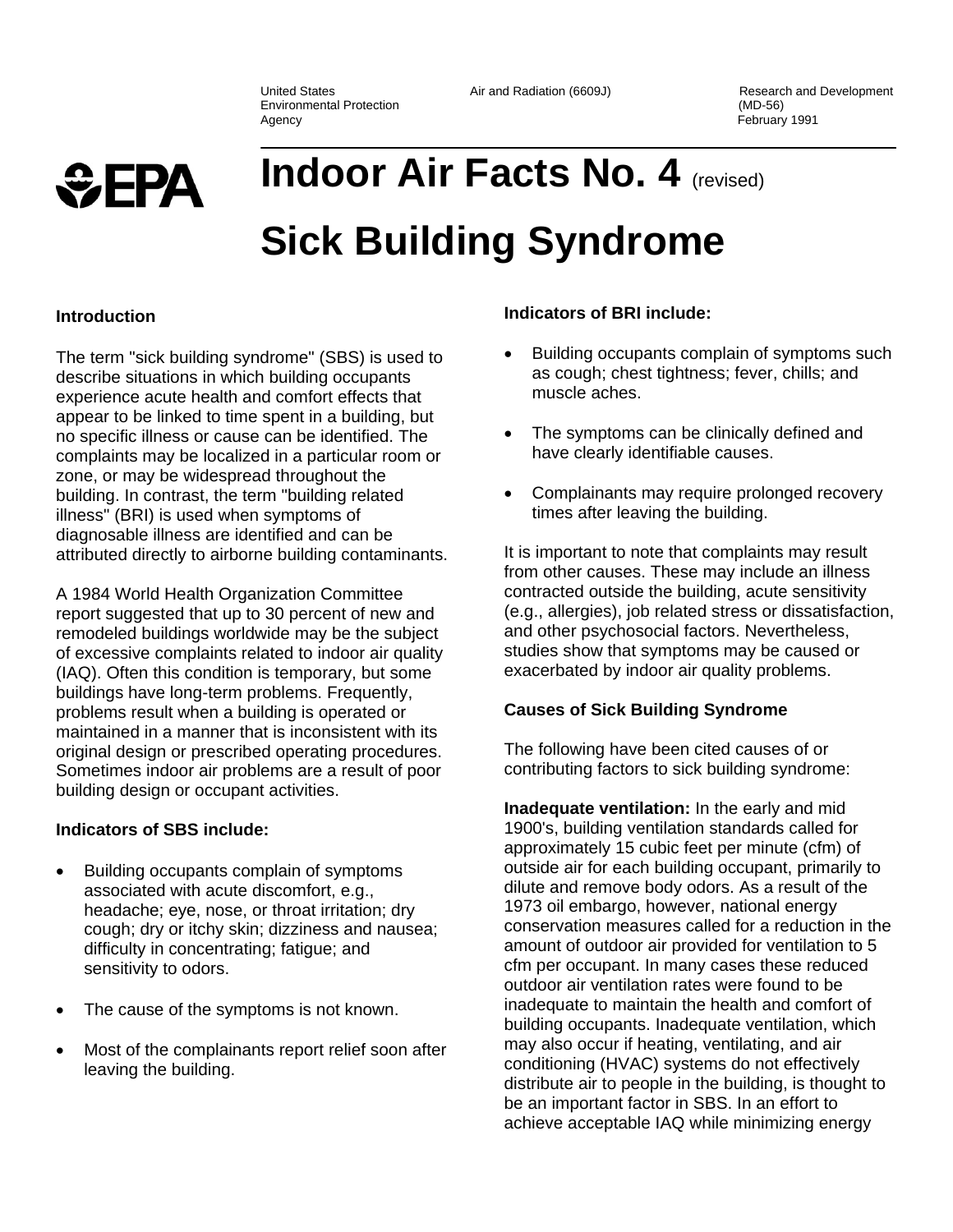consumption, the American Society of Heating, Refrigerating and Air-Conditioning Engineers (ASHRAE) recently revised its ventilation standard to provide a minimum of 15 cfm of outdoor air per person (20 cfm/person in office spaces). Up to 60 cfm/person may be required in some spaces (such as smoking lounges) depending on the activities that normally occur in that space (see ASHRAE Standard 62-1989).

## **Chemical contaminants from indoor sources:**

Most indoor air pollution comes from sources inside the building. For example, adhesives, carpeting, upholstery, manufactured wood products, copy machines, pesticides, and cleaning agents may emit volatile organic compounds (VOCs), including formaldehyde. Environmental tobacco smoke contributes high levels of VOCs, other toxic compounds, and respirable particulate matter. Research shows that some VOCs can cause chronic and acute health effects at high concentrations, and some are known carcinogens. Low to moderate levels of multiple VOCs may also produce acute reactions. Combustion products such as carbon monoxide, nitrogen dioxide, as well as respirable particles, can come from unvented kerosene and gas space heaters, woodstoves, fireplaces and gas stoves.

## **Chemical contaminants from outdoor sources:**

The outdoor air that enters a building can be a source of indoor air pollution. For example, pollutants from motor vehicle exhausts; plumbing vents, and building exhausts (e.g., bathrooms and kitchens) can enter the building through poorly located air intake vents, windows, and other openings. In addition, combustion products can enter a building from a nearby garage.

**Biological contaminants:** Bacteria, molds, pollen, and viruses are types of biological contaminants. These contaminants may breed in stagnant water that has accumulated in ducts, humidifiers and drain pans, or where water has collected on ceiling tiles, carpeting, or insulation. Sometimes insects or bird droppings can be a source of biological contaminants. Physical symptoms related to biological contamination include cough, chest tightness, fever, chills, muscle aches, and allergic responses such as mucous membrane irritation and upper respiratory congestion. One indoor bacterium, Legionella, has caused both Legionnaire's Disease and Pontiac Fever.

These elements may act in combination, and may supplement other complaints such as inadequate temperature, humidity, or lighting. Even after a building investigation, however, the specific causes of the complaints may remain unknown.

# **A Word About Radon and Asbestos...**

SBS and BRI are associated with acute or immediate health problems; radon and asbestos cause long-term diseases which occur years after exposure, and are therefore not considered to be among the causes of sick buildings. This is not to say that the latter are not serious health risks; both should be included in any comprehensive evaluation of a building's IAQ.

# **Building Investigation Procedures**

The goal of a building investigation is to identify and solve indoor air quality complaints in a way that prevents them from recurring and which avoids the creation of other problems. To achieve this goal, it is necessary for the investigator(s) to discover whether a complaint is actually related to indoor air quality, identify the cause of the complaint, and determine the most appropriate corrective actions.

## **An indoor air quality investigation procedure** is

best characterized as a cycle of information gathering, hypothesis formation, and hypothesis testing. It generally begins with a walkthrough inspection of the problem area to provide information about the four basic factors that influence indoor air quality:

- the occupants
- the HVAC system
- possible pollutant pathways
- possible contaminant sources.

**Preparation for a walkthrough** should include documenting easily obtainable information about the history of the building and of the complaints; identifying known HVAC zones and complaint areas; notifying occupants of the upcoming investigation; and, identifying key individuals needed for information and access. The walkthrough itself entails visual inspection of critical building areas and consultation with occupants and staff.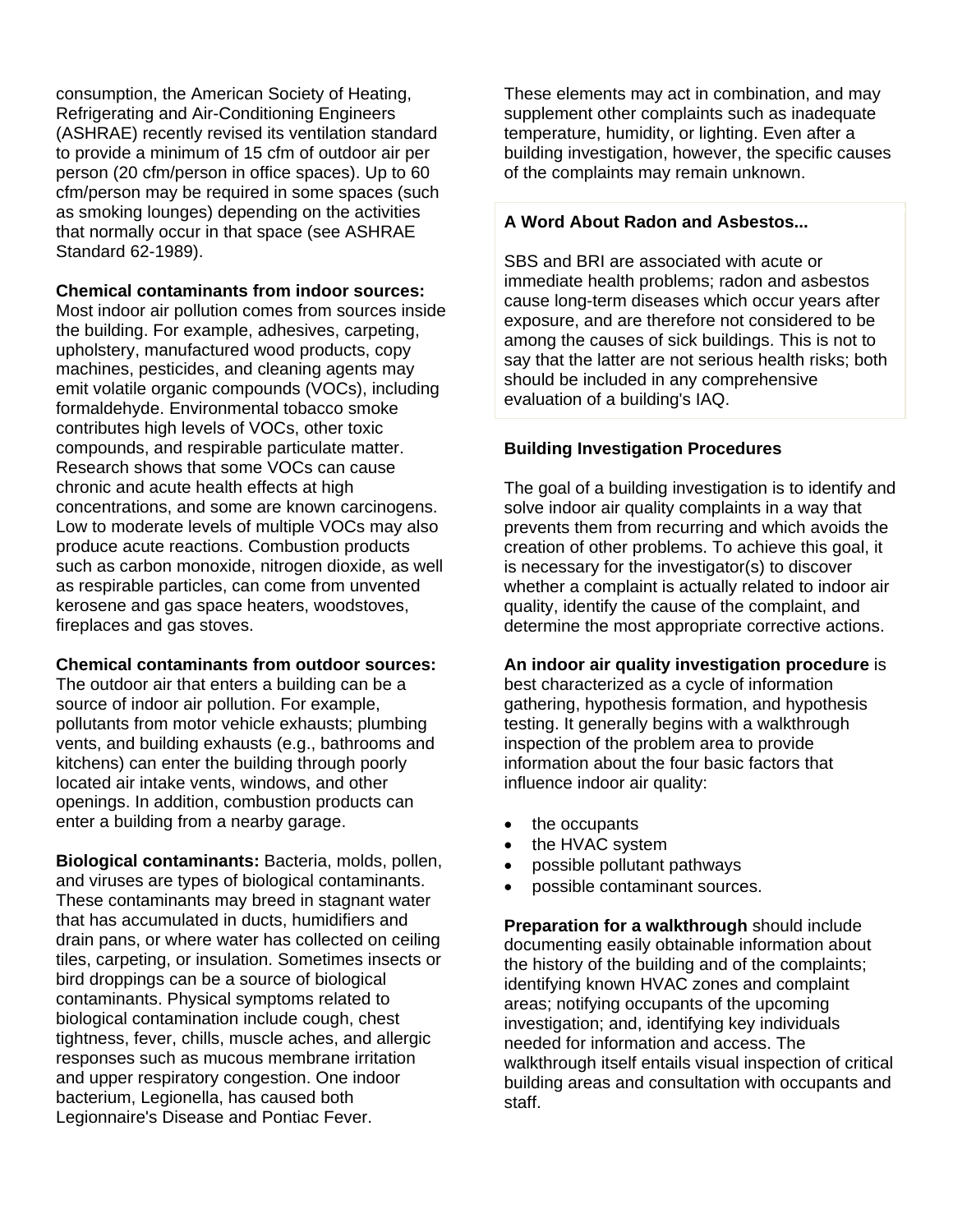**The initial walkthrough** should allow the investigator to develop some possible explanations for the complaint. At this point, the investigator may have sufficient information to formulate a hypothesis, test the hypothesis, and see if the problem is solved. If it is, steps should be taken to ensure that it does not recur. However, if insufficient information is obtained from the walk through to construct a hypothesis, or if initial tests fail to reveal the problem, the investigator should move on to collect additional information to allow formulation of additional hypotheses. The process of formulating hypotheses, testing them, and evaluating them continues until the problem is solved.

**Although air sampling for contaminants might seem to be the logical response** to occupant complaints, it seldom provides information about possible causes. While certain basic measurements, e.g., temperature, relative humidity, CO2, and air movement, can provide a useful "snapshot" of current building conditions, sampling for specific pollutant concentrations is often not required to solve the problem and can even be misleading. Contaminant concentration levels rarely exceed existing standards and guidelines even when occupants continue to report health complaints. Air sampling should not be undertaken until considerable information on the factors listed above has been collected, and any sampling strategy should be based on a comprehensive understanding of how the building operates and the nature of the complaints.

# **Solutions to Sick Building Syndrome**

Solutions to sick building syndrome usually include combinations of the following:

**Pollutant source removal or modification** is an effective approach to resolving an IAQ problem when sources are known and control is feasible. Examples include routine maintenance of HVAC systems, e.g., periodic cleaning or replacement of filters; replacement of water-stained ceiling tile and carpeting; institution of smoking restrictions; venting contaminant source emissions to the outdoors; storage and use of paints, adhesives, solvents, and pesticides in well ventilated areas, and use of these pollutant sources during periods of non-occupancy; and allowing time for building materials in new or remodeled areas to off-gas pollutants before occupancy. Several of these options may be exercised at one time.

**Increasing ventilation rates** and air distribution often can be a cost effective means of reducing indoor pollutant levels. HVAC systems should be designed, at a minimum, to meet ventilation standards in local building codes; however, many systems are not operated or maintained to ensure that these design ventilation rates are provided. In many buildings, IAQ can be improved by operating the HVAC system to at least its design standard, and to ASHRAE Standard 62-1989 if possible. When there are strong pollutant sources, local exhaust ventilation may be appropriate to exhaust contaminated air directly from the building. Local exhaust ventilation is particularly recommended to remove pollutants that accumulate in specific areas such as rest rooms, copy rooms, and printing facilities. (For a more detailed discussion of ventilation, read Indoor Air Facts No. 3R, Ventilation and Air Quality in Office Buildings.)

**Air cleaning** can be a useful adjunct to source control and ventilation but has certain limitations. Particle control devices such as the typical furnace filter are inexpensive but do not effectively capture small particles; high performance air filters capture the smaller, respirable particles but are relatively expensive to install and operate. Mechanical filters do not remove gaseous pollutants. Some specific gaseous pollutants may be removed by adsorbent beds, but these devices can be expensive and require frequent replacement of the adsorbent material. In sum, air cleaners can be useful, but have limited application.

**Education and communication** are important elements in both remedial and preventive indoor air quality management programs. When building occupants, management, and maintenance personnel fully communicate and understand the causes and consequences of IAQ problems, they can work more effectively together to prevent problems from occurring, or to solve them if they do.